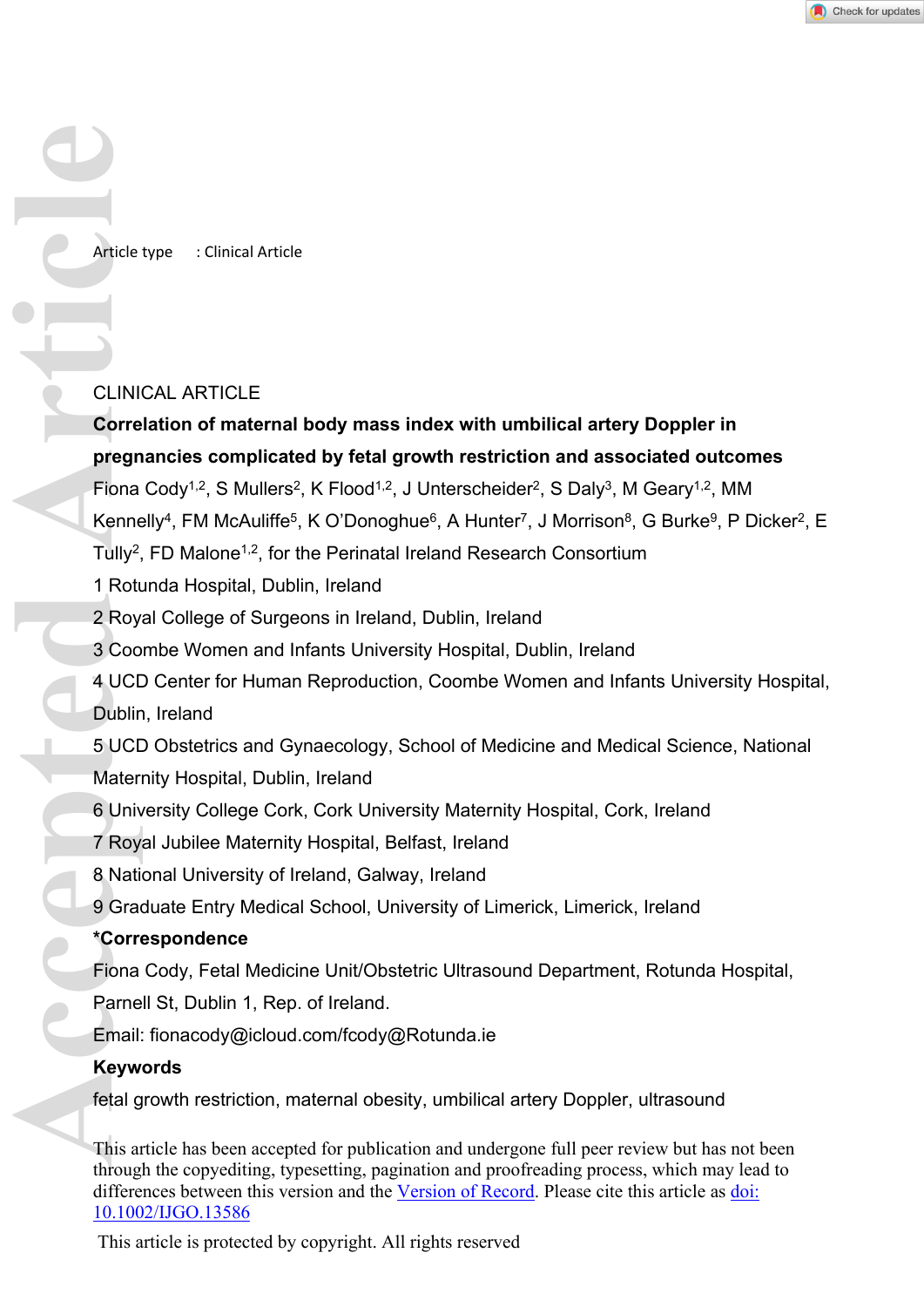## **Synopsis**

Maternal BMI correlates with abnormal umbilical artery Doppler findings and outcomes in growth restricted babies but does not affect feasibility of Umbilical artery Doppler.

### **Abstract**

**Objective:** To evaluate the correlation between Umbilical Artery (UA) Doppler and its feasibility across categories of maternal BMI in the presence of foetal growth restriction (FGR).

**Methods:** 1074 Singleton pregnancies with suspected FGR on ultrasound examination between 24+0 and 36+0 weeks' gestation were reviewed. Evaluation of the UA Doppler was performed at 1-2 weekly intervals. Abnormal UA Doppler findings and delivery outcomes were compared between the different maternal BMI categories.

**Results:** Increased UA pulsatility index (PI > 95th centile) was reported in 81% of obese category 2 patients (BMI <35 - 39.9 kg/m2) compared to a 46% incidence in the remaining categories, normal (BMI <24.9 kg/m2), overweight (BMI <25 - 29.9 kg/) and obese class 1 (BMI <  $35 - 39.9$  kg/m2) ( $p = 0.001$ ). In absent or reversed end diastolic flow (AEDF/REDF) we found an increasing incidence across the BMI categories (4%- 25%) (p<0.0001). Higher maternal BMI was associated with Lower birthweights and higher C-section rates. Increasing maternal BMI did not affect successful assessment of UA Doppler.

**Conclusion:** There is a positive correlation between increasing maternal BMI and abnormal UA Doppler findings in FGR. Maternal BMI may be considered as an additional risk factor when evaluating UA Doppler for placental insufficiency.

### **1 Introduction**

Maternal obesity is a growing epidemic in the developed world [1]. Well recognized associated pregnancy complications include pre-eclampsia, gestational diabetes and increased rates of infection and caesarean delivery [2, 3, 4, 5, 6, 7]. It has been proposed that some adverse pregnancy outcomes in obese patients may be mediated by placental insufficiency. Given that utero-placental insufficiency is typically associated with foetal growth restriction (FGR), the presence of increasing maternal body mass index (BMI) in the setting of FGR may further compound the risk of adverse outcome [8].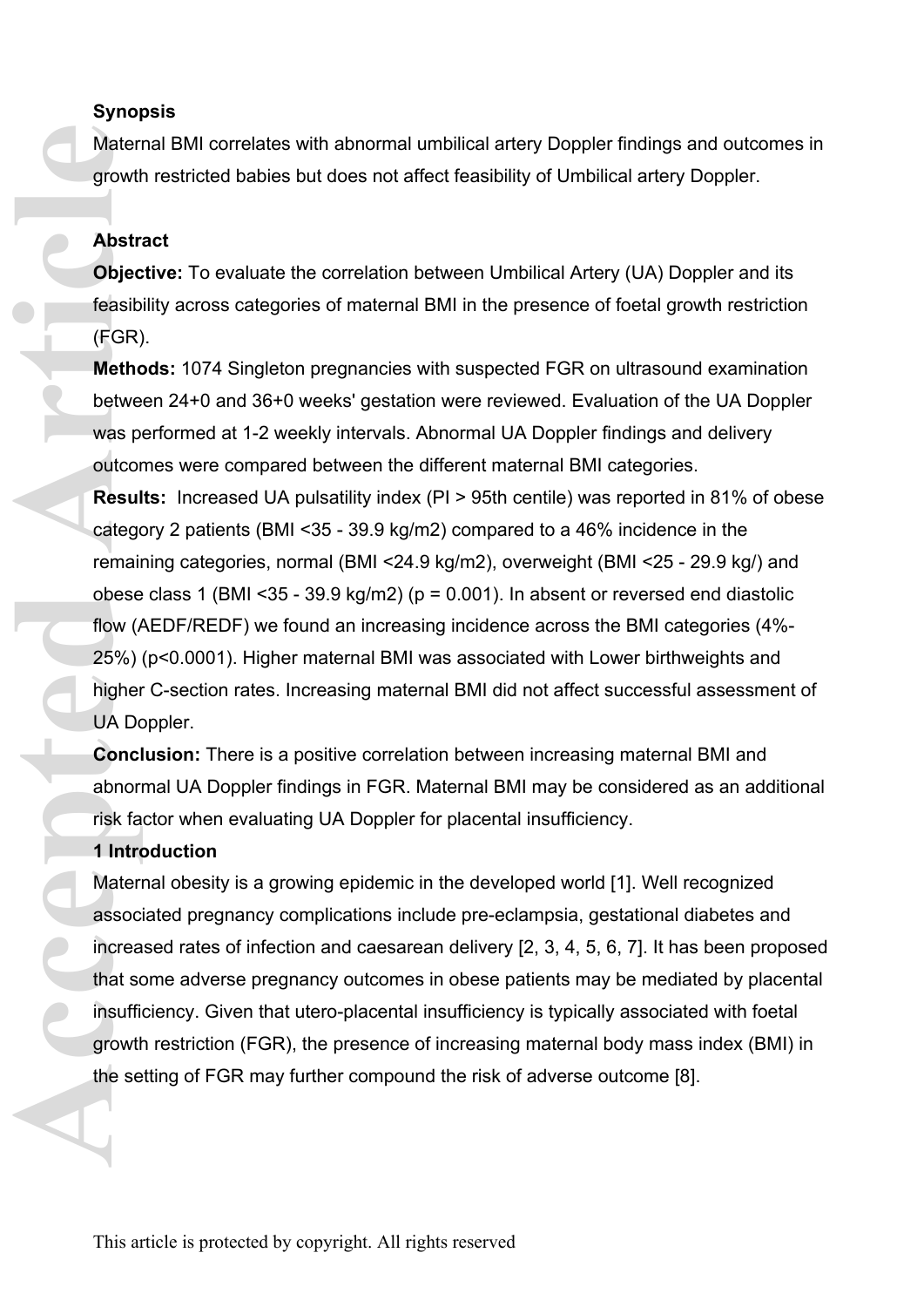Sonographic assessment of UA Doppler is widely accepted as a useful tool in the surveillance of pregnancies complicated by FGR [9, 10 11, 12]. Doppler ultrasound study of UA waveforms can identify the compromised fetus and assist in timing of delivery. However, successfully assessing the UA Doppler may be challenging in the presence of significant maternal obesity. The objective of this secondary analysis of the Prospective Observational Trial to Optimize Pediatric Health (PORTO) in FGR was to establish the relationship between maternal BMI and abnormal UA Doppler changes. Our aim was to assess whether there was a correlation between abnormal UA findings in FGR fetuses and increasing maternal BMI and evaluate the outcomes. We also questioned feasibility (obtainability) of UA Doppler across the categories of BMI. Our hypothesis is that increasing maternal BMI negatively impacts on placental perfusion which is reflected in Doppler velocimetry findings and delivery outcomes. survei<br>
of UA<br>
Howe<br>
signific<br>
Obser<br>
relatio<br>
asses<br>
and in<br>
(obtail<br>
increa<br>
Doppl<br>
2 Mat<br>
Betwe<br>
ultras<<br>
Inclus<br>
EFW 500 gl<br>
10<sup>th</sup>ce<br>
circum<br>
major<br>
the fin<br>
approve<br>
declar<br>
Umbili<br>
gestat<br>
with a<br>
by a s<br>
nature<br>
fi

### **2 Materials and Methods**

Between January 2010 and June 2012, the PORTO Study recruited 1,200 consecutive ultrasound-dated singleton pregnancies at seven academic obstetric centres in Ireland. Inclusion criteria were a gestational age between 24+0 and 36+6 weeks' gestation and an EFW < 10<sup>th</sup> centile confirmed by a research sonographer on ultrasound. Only fetuses  $\ge$ 500 grams were eligible to be recruited to the study. FGR was defined as EFW <the 10<sup>th</sup>centile based on sonographic measurements of foetal biparietal diameter, head circumference, abdominal circumference and femur length (Hadlock-4). Fetuses with major structural and/ or chromosomal abnormalities were excluded retrospectively from the final analysis. All study participants gave written informed consent which was approved by the institutional review board and in accordance with the guidelines from the declaration of Helsinki.

Umbilical artery Doppler assessment was performed at enrolment (between 24-36 weeks' gestation) and every 1-2 weeks until delivery. EFW was assessed every 2 weeks along with amniotic fluid index and biophysical profile. All Doppler assessments were performed by a small group of trained research sonographers. While the study was multicentre in nature, consistency in standards of ultrasound assessment were assured by pre study training and ongoing regular training sessions for the cohort of research sonographers by experienced maternal foetal medicine specialists. All sonographers used the same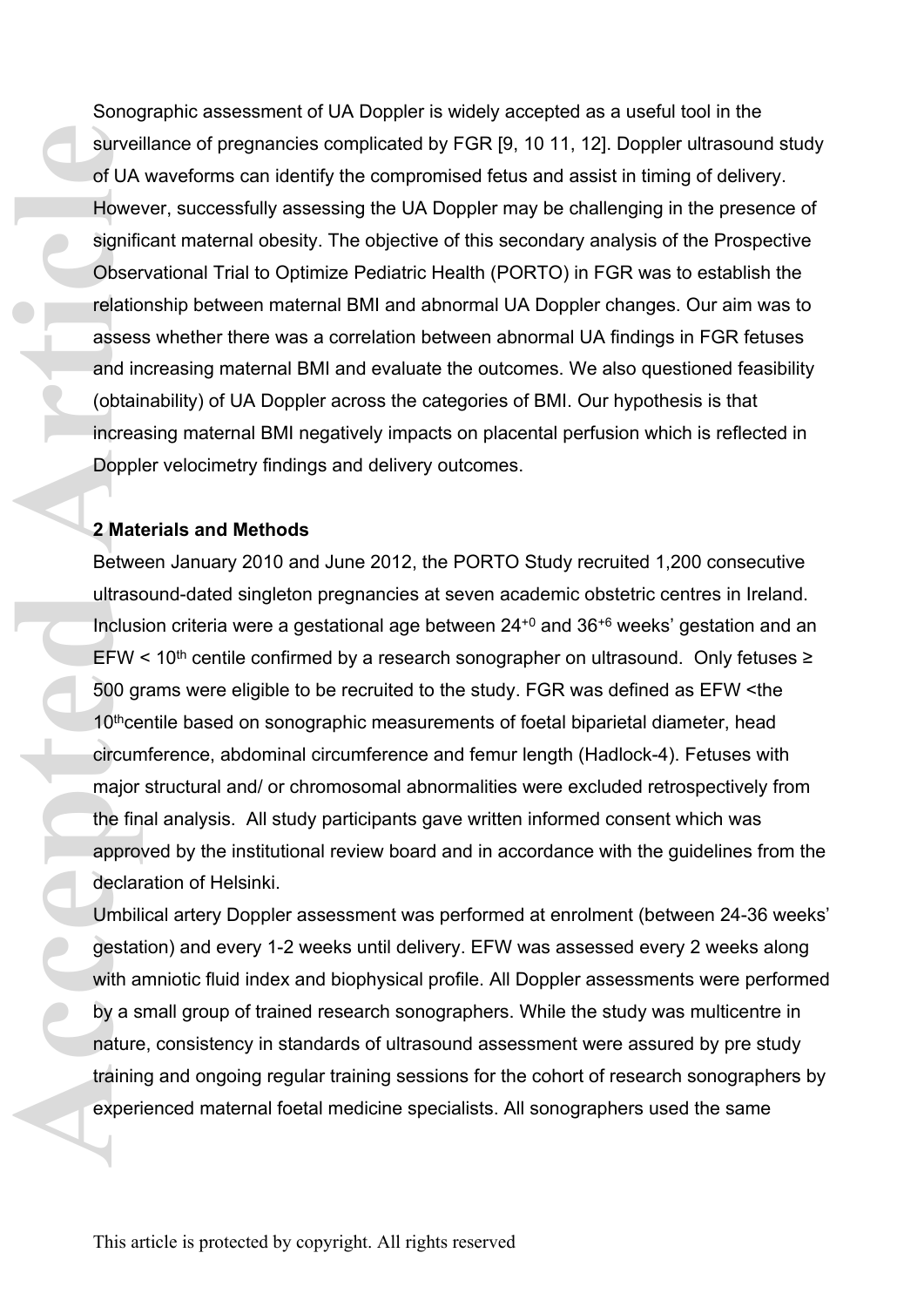ultrasound equipment (Voluson ® E8, GE Healthcare) and underwent regular quality assurance assessments. The UA PI was obtained by using colour Doppler in free loops of the umbilical cord, keeping the angle of insonation with the examined vessel as close to zero as possible and was calculated using the automatic trace and recorded. Abnormal UA Doppler was defined absent or reversed end diastolic flow or a UA-PI >90<sup>th</sup> centile. Obtainability of UA PI (yes/no) was recorded on ultrasound examination.

Baseline demographic data were recorded on all participants including maternal BMI at the prenatal booking visit (11-14 weeks' gestation). Maternal BMI was divided into 4 subcategories: normal (BMI <24.9 kg/m<sup>2</sup> ), overweight (BMI <25 - 29.9 kg/m<sup>2</sup> ), obese class 1 (BMI <30 - 34.9 kg/m<sup>2</sup>) and obese class 2 (BMI <35 - 39.9 kg/m<sup>2</sup>). There were no patients in obese class 3 (BMI >40). All prenatal and ultrasound data were contemporaneously transferred to an ultrasound software system (Viewpoint®; MDI viewpoint, Jacksonville, FL) and uploaded onto a live web-based central consolidated database. The delivery data and neonatal outcomes were recorded from patient's charts and transferred to the database for analysis. Composite perinatal morbidities were recorded (Table 4).

Comparisons across all BMI groups were performed using the Cochrane-Armitage trend test and ANOVA analysis (Tables 1 & 4), dependent upon variable type analyzed. Pairwise BMI group comparisons of AEDF/REDF and Abnormal UA (inclusive of AEF/REDF) were obtained from a logistic regression analysis (Table 2). In addition, a multiple logistic regression was performed including the following covariates: age, smoking status, ethnicity and PIH/PET status. Comparisons of UA PI obtainability over the course of a pregnancy between BMI group pairs were performed using the Wilcoxon Rank-sum test (Table 3). Given our study design, an inter-rater reliability analysis of obtainability was not possible. Statistical significance was considered at the 5% nominal level. All data management and statistical analyses were performed using SAS 9.4. **Access of the to zero UA Do Cobtain**<br> **Access Baseli**<br> **Access Patien conter**<br> **Access Patien conter viewpo**<br> **Access Patien conter viewpo**<br> **Access Patien conter viewpo**<br> **Access Article**<br> **ACCEFIFE**<br> **ACCEFIFE**<br> **ACCEFI** 

### **3 Results**

1116 out of the 1,200 recruited pregnancies with  $EFW < 10<sup>th</sup>$  centile completed the study protocol in the primary PORTO study. A further 40 patients did not have their BMI recorded at the time of recruitment. Of the 1,074 recruited patients with complete records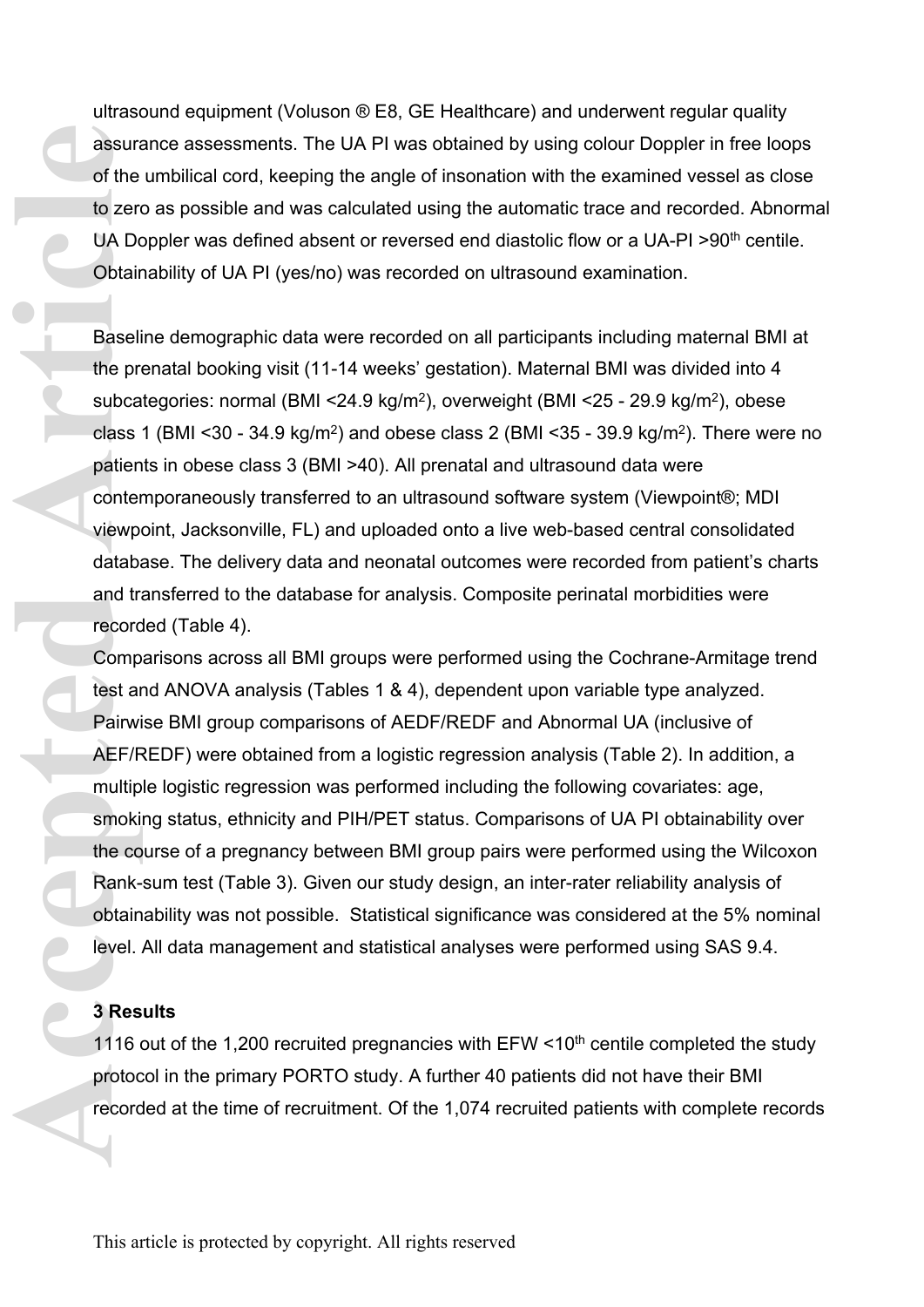for this secondary retrospective analysis 691 (64%) were of normal weight (BMI<25), 258 (24%) were overweight (BMI 25-30), 93 (9%) were obese class I (BMI 30-35) and 32 (3%) were obese class II (BMI 35-40). There were no patients enrolled in the study in obese class 3 (BMI >40). The majority of our patients were white European ethnicity (82%) with an average age of 30 years, 24% of patients were smokers. Maternal demographics and fetal characteristics representing the study group according to BMI category can be seen in table 1. There was an increase in PIH/PET seen as maternal BMI increases, 9% of normal BMI and 50% of obese class 2 patients.

We found an increasing incidence of AEDF/REDF with increasing category of BMI (4% of normal BMI patients; 10% of overweight patients; 11% of obese class 1 patients, and 25% of obese class 2 patients (p-value 0.0001)(table 2). In abnormal UA Doppler findings defined as raised UA Doppler pulsatility index (AEDF/REDF or  $PI > 95<sup>th</sup>$ centile) there was not a clear trend. Across the categories of normal BMI, overweight and obese class 1, 45-46% were reported as abnormal Doppler findings however this increased in obese class 2 patients to 81% (p-value =  $0.001$ ) with statistical significance remaining after adjustment for covariates. (24%)<br>
(3%) v<br>
obese<br>
(82%)<br>
demog<br>
catego<br>
BMI ir<br>
We fo<br>
catego<br>
BMI ir<br>
We fo<br>
norma<br>
25% c<br>
define<br>
not a (45-46'<br>
class :<br>
adjust<br>
Obese weeks<br>
conse<br>
sponts<br>
sen v<br>
the co<br>
DA Disc<br>
4 Disc<br>
4 Disc<br>
4 Disc<br>
4 Disc<br>
4

Obese class II patients were delivered earlier at an average gestational age of 35.5 weeks' compared to patients with normal BMI at 38.1 weeks' gestation. As a consequence, mean birth weight was negatively correlated with maternal BMI. Lower spontaneous vaginal deliveries and higher elective caesarean section rates were also seen with increasing maternal BMI (table 4). Overall we found a significant increase in the composite perinatal morbidity (p<0.0001) in obese class 2 patients (Table 4) UA Doppler velocimetries were successfully obtained across all BMI categories in 88- 92% of patients with an average number of 6/7 scans per patient. (Table 3).

#### **4 Discussion**

Up to 10% of all pregnancies are affected by FGR and are therefore at increased risk of adverse outcomes including neonatal morbidity and mortality [8]. The global relevance of abnormal UA Doppler findings (increased UAPI), AEDF and REDF on ultrasound examination associated with FGR suggests that the fetus is becoming increasingly stressed and at risk of hypoxia and acidosis. Adverse outcomes are predominantly

This article is protected by copyright. All rights reserved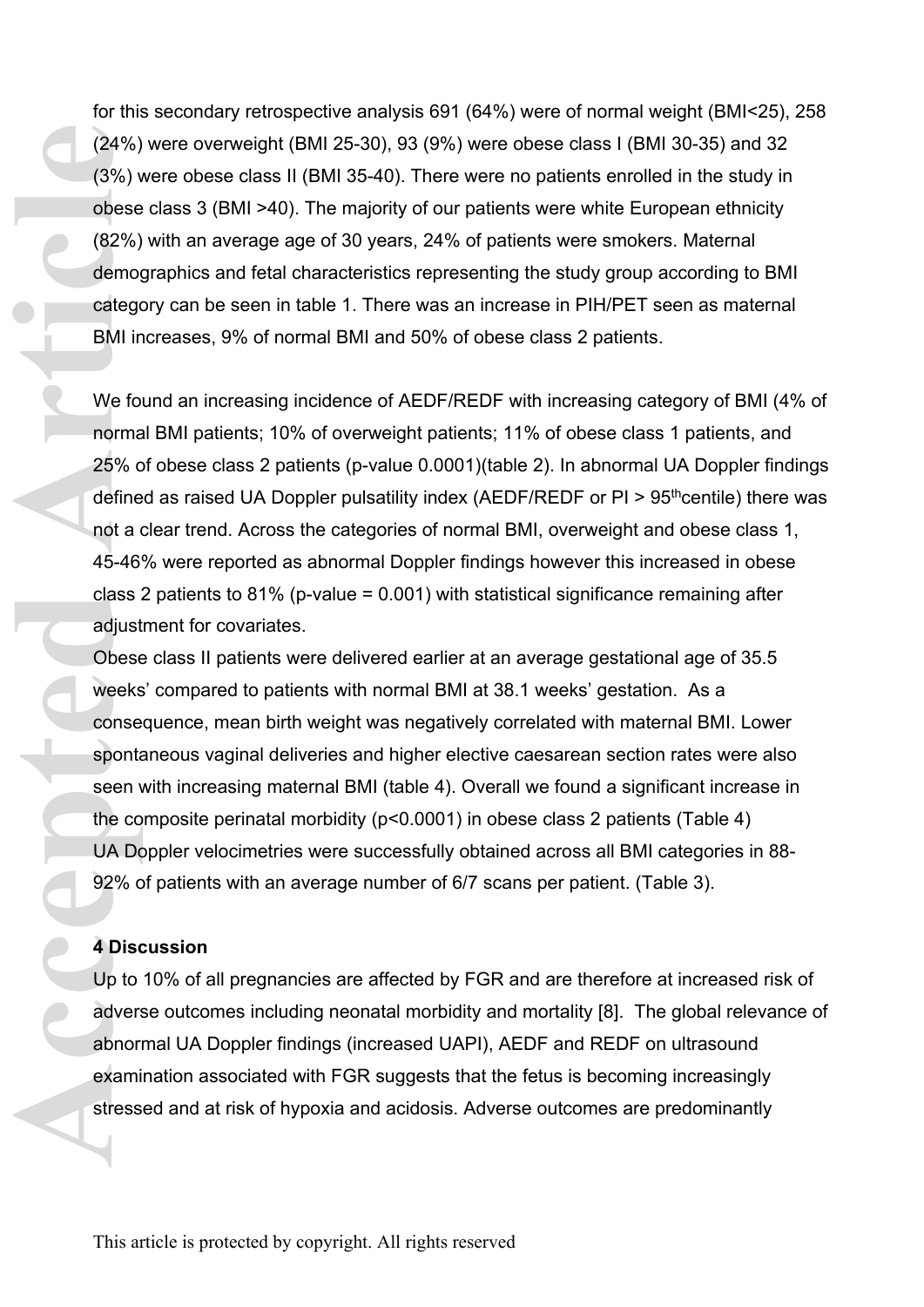associated with abnormal UA Doppler and are uncommon in FGR where the blood flow is normal [17]. While poor placental perfusion is usually associated with early onset FGR due to abnormal villious branching development in designated placentas and indeed many of our patients delivered early, abnormal UA Doppler findings also presented later in the third trimester suggesting placental insufficiency. Furthermore, recent placental studies have supported the notion of an association between obesity and placental dysfunction, where higher levels of vascular lesions were found in the examined placentas of obese women compared with normal weight women [18]. Another study examining placentas of obese women showed lower levels of the taurine transporter protein (Tau T) in obese women compared to women of normal weight. Tau T is a β amino acid with antioxidant properties and is required in foetal growth and organ development, and lower levels of this protein suggests compromised placental development and function [19].

While maternal obesity is usually associated with large-for-gestational age fetuses, [20] a study by Sarno et al.[3] found no significant birth weight difference across the categories of BMI in uncomplicated pregnancies. They suggest that perhaps some fetuses are failing to reach their potential in-utero growth trajectory despite falling within the normal birth weight range. In the same study, increased UAPI was found to be positively correlated with maternal BMI in a single third trimester scan, further suggesting placental insufficiency as maternal BMI increases [3]. More recently Tuelings et al have demonstrated that blood flow is impaired in the uterine and umbilical artery in patients with high maternal BMI [21]. Our study results agree with these findings also demonstrating a positive correlation between increased UA-PI and maternal BMI with delivery at earlier gestations and lower birth weights. This supports the theory that increasing maternal BMI may preclude a fetus reaching its growth potential and increases the risk of overall adverse outcome. A strength of our study is that the UA Doppler was assessed at least every 2 weeks, and sometimes more frequently depending on the severity of FGR. Patients across the categories of maternal BMIs had an average of 6/7 scans (table 3). Our findings are therefore based on a range of values per patient and at frequent stages in the third trimester up until delivery where close monitoring was necessary. The care/delivery plan was at the discretion of the managing clinical team. **Access 1999**<br>
Access 1999<br>
Access 1999<br>
Access 2099<br>
Access 2099<br>
Access 2099<br>
Access 2099<br>
Access 2099<br>
Access 2099<br>
Access 2099<br>
Access 2099<br>
Access 2099<br>
Access 2099<br>
Access 2099<br>
Access 2099<br>
Access 2099<br>
Access 2099<br>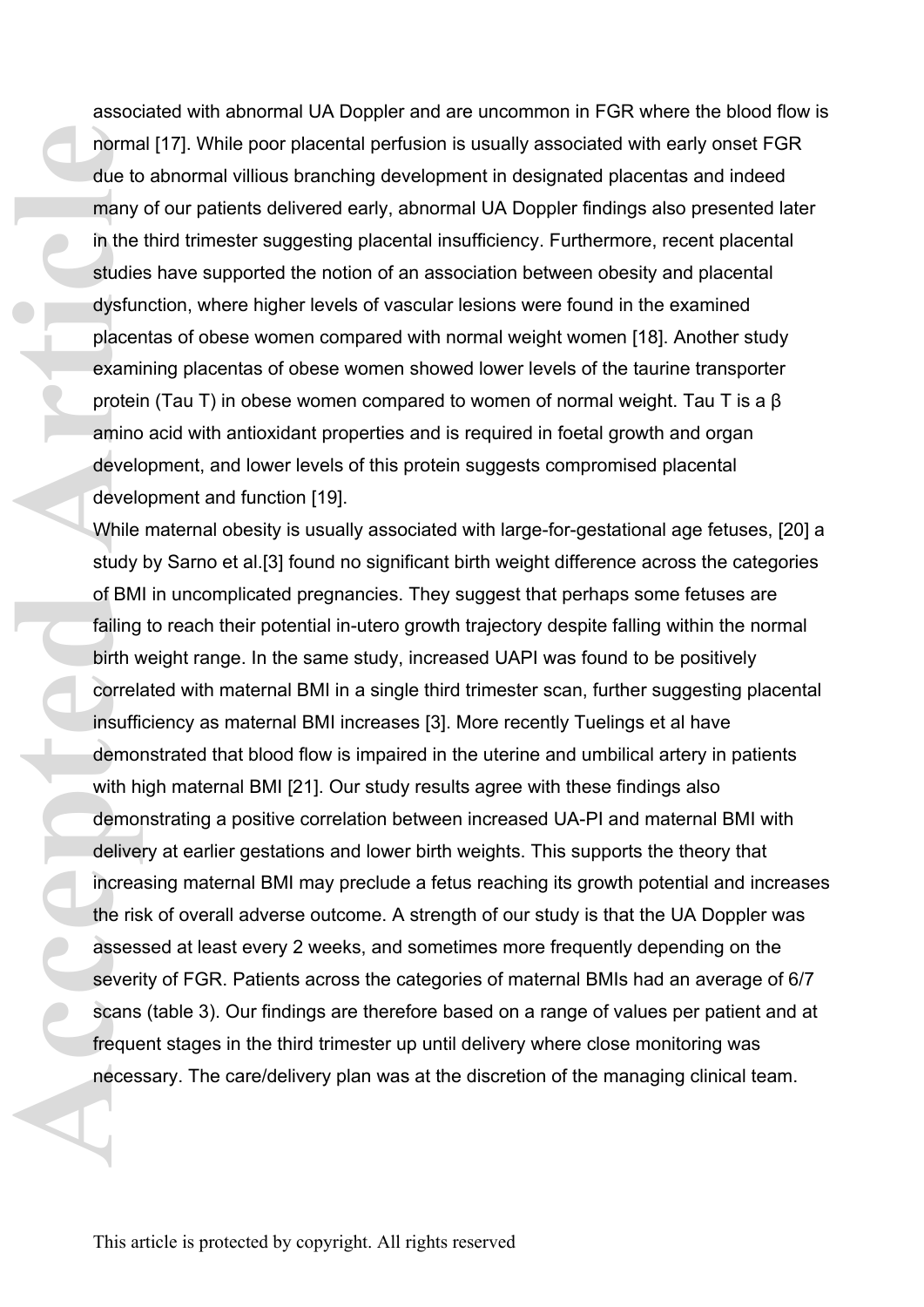Some studies argue that the sensitivity of obtaining accurate ultrasonographic information is limited in overweight and obese patients [13, 14].

Contemporary opinion would cite the limitations of early-pregnancy and anomaly ultrasonograms in the setting of increasing BMI. This was not found to be the case for this study, with respect to third trimester assessment of fetal growth and UA Doppler studies. In this study 88-92% of UA Doppler values were obtained, demonstrating that Doppler studies on umbilical arteries are achievable in the third trimester across all categories of maternal BMI. This coincides with accuracy of ultrasound EFW in this group as our results show that EFW was within 6.6% of the actual birth weight across all categories of BMI [15].

In recent years manufacturers of ultrasound equipment have improved imaging techniques to counteract the negative effect of maternal obesity on obtaining good quality images. By reducing the mean array emission frequency, this has allowed users to gain better images at deeper penetration levels. This helps in obtaining better images in larger patients, where the fetus is further away from the ultrasound probe. All possible pre- and post-processing filters and techniques are used to increase the signal-to-background noise ratio. Tissue harmonic imaging has been shown to improve image quality in obese individuals [14, 16].

For validation of our findings and accuracy of our results a small number of highly trained sonographers performed the UA Doppler ultrasound for this study. However, UA Doppler is now routinely used in clinical practice and therefore these results should be achievable outside the remit of a research study within the standard care delivered to obstetric patients.

A limitation of this study is that maternal BMI was recorded once, at the booking visit (12- 14 weeks' gestation), and therefore maternal weight gain or weight loss near-term was not recorded. However this was a high risk group, with variations in gestational age at delivery ranging from 24-40 weeks' due to FGR, and sometimes in emergency settings, and therefore it was not achievable to weigh patients pre delivery. The impact of maternal weight gain or loss may have contributed to the perinatal outcomes and therefore cannot be concluded in this study. Another limitation is that pre pregnancy smoking and number of cigarettes were not recorded only that the mother smoked during this pregnancy. Other **Access 1999 Transferred Article Contract Contract Contract Contract Contract Contract Contract Contract Contract Contract Contract Contract Contract Contract Contract Contract Contract Contract Contract Contract Contract**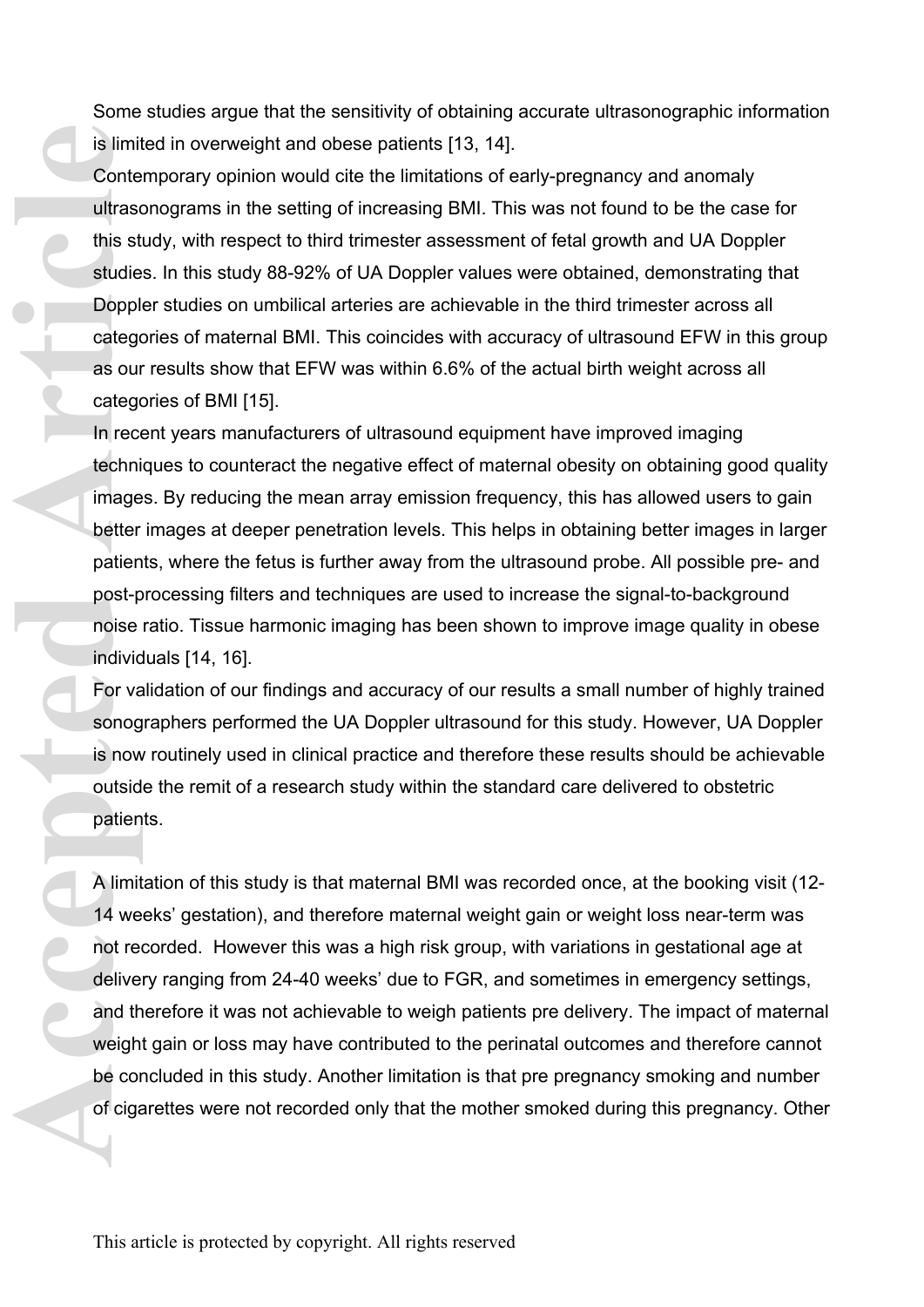confounding factors such as maternal age, race, history of preeclampsia and hypertension were examined according to BMI category and preeclampsia/hypertension was the only other demographic that increased according to BMI category in our study patients. (Table 1). In the evaluation of obtainability, our study design did not permit an inter-rater reliability analysis.

While many studies have recommended education on diet and exercise, and provided counselling regarding maintaining a healthy lifestyle pre and during pregnancy, such interventions have yet to translate into the successful prevention of obesity-related complications [4, 22].

# **5 Conclusion**

Pulsatility index in the UA Doppler is a key predictor of adverse pregnancy outomes in FGR and reflects resistance in feto placental circulation. While other maternal comorbidities influence placental insufficiency in early and late onset FGR the presence of maternal obesity may be considered as an additional risk factor. A correlation exists between increasing maternal BMI (25-40), abnormal UA Doppler velocimetries and poorer delivery outcomes in FGR with further research needed. The UA Doppler is easily obtained in the third trimester across all categories of maternal BMI. **Acception 1999**<br>
Accepted Article<br>
ACCEPTA<br>
ACCEPTA<br>
ACCEPTA<br>
ACCEPTA<br>
ACCEPTA<br>
ACCEPTA<br>
ACCEPTA<br>
ACCEPTA<br>
ACCEPTA<br>
ACCEPTA<br>
ACCEPTA<br>
ACCEPTA<br>
ACCEPTA<br>
ACCEPTA<br>
ACCEPTA<br>
ACCEPTA<br>
ACCEPTA<br>
ACCEPTA<br>
ACCEPTA<br>
ACCEPTA<br>
ACCEPT

# **AUTHOR CONTRIBUTIONS**

# **ACKNOWLEDGMENTS**

We thank all the Perinatal Ireland Research sonographers: Hilda O'Keefe, Emma Doolin, Cecelia Mulcahy, Azy Kalid, Phyl Gargan, Annette Burke, Edel Varden, Wendy Ooi, and Amanda Ali.

# **DISCLOSURE OF INTERESTS**

None of the authors have a conflict of interest.

# **DETAILS OF ETHICS APPROVAL**

Ethics approval was obtained from the Rotunda Hospital Research Ethics Committee before commencing this study in 2009. and the study complied with the Declaration of Helsinki.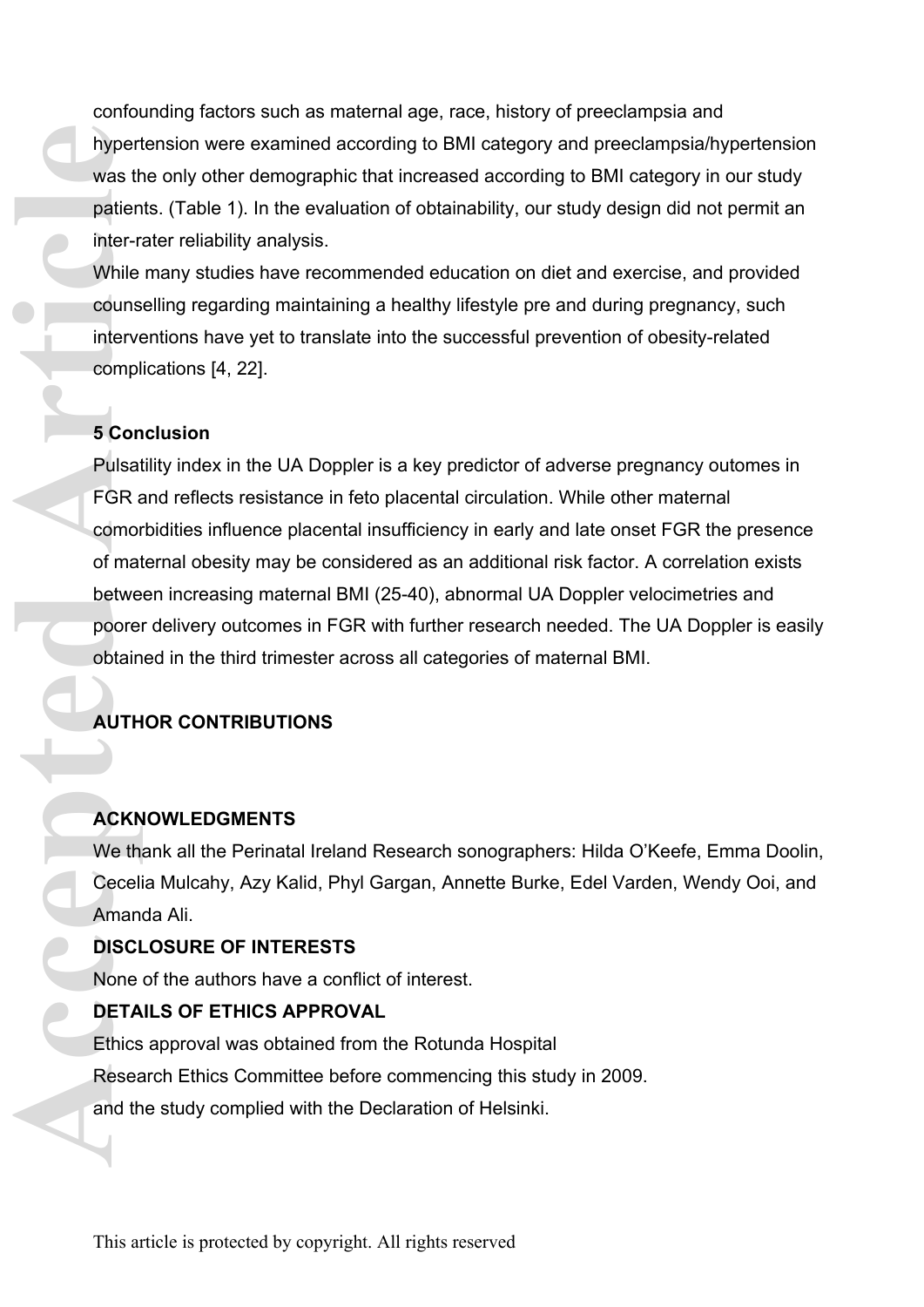Full written consent was obtained from all participants

before inclusion in this study.

# **FUNDING**

This study was supported with a grant from the 'Friends of the Rotunda' Registered Charity number CHY240 Rep of Ireland and the Health Research Board in Ireland in 2010.

# **References:**

1. Harrington J, Perry I, Lutomski J, et al. Survey of lifestyle, attitudes and nutrition in Ireland. Dietary habits of the Irish population. Department of Health and Children. Dublin: The Stationery Office; 2008.

2. Catalano PM, Ehrenberg HM, The short and long term implications of maternal obesity on the mother and her offspring. Br J Obstet Gynaecol. 2006; 113:1126.

3. Sarno L; Mauruotti GM, Saccaone G; Morlando M; Sirico A; Martinelli P. Maternal Body mass index influences umbilical artery Doppler velocimetry in physiologic pregnancies. Prenatal Diagnosis. Feb 2015 35 (2):125-8

4. Santo Monte, Oriana Valenti, Elsa Giorgo, Eliana Renda, Entela Hyseni, Marianna Faraci, Roberta De Domenico, Fossa A F di Prima, Maternal Weight Gain during pregnancy and neonatal birth weight: a review of the literature J Prenatal Med. 2011 Apr-Jun; 5(2): 27-30. **Before**<br> **Accepted Articles**<br>
This s Charit<br>
2010.<br> **Accepted Articles**<br> **Accepted Articles**<br> **Accepted Articles**<br> **Accepted Articles**<br> **Accepted Articles**<br> **Accepted Articles**<br> **Accepted Articles**<br> **Accepted Articles**<br>

5. Kanagalingam MG, Forouhi NG, Greer I, Sattar N Changes in booking body mass index over a decade: Retrospective analysis from a Glasgow Maternity Hospital. BJOG: October 2005, Vol. 112, pp1431-1433.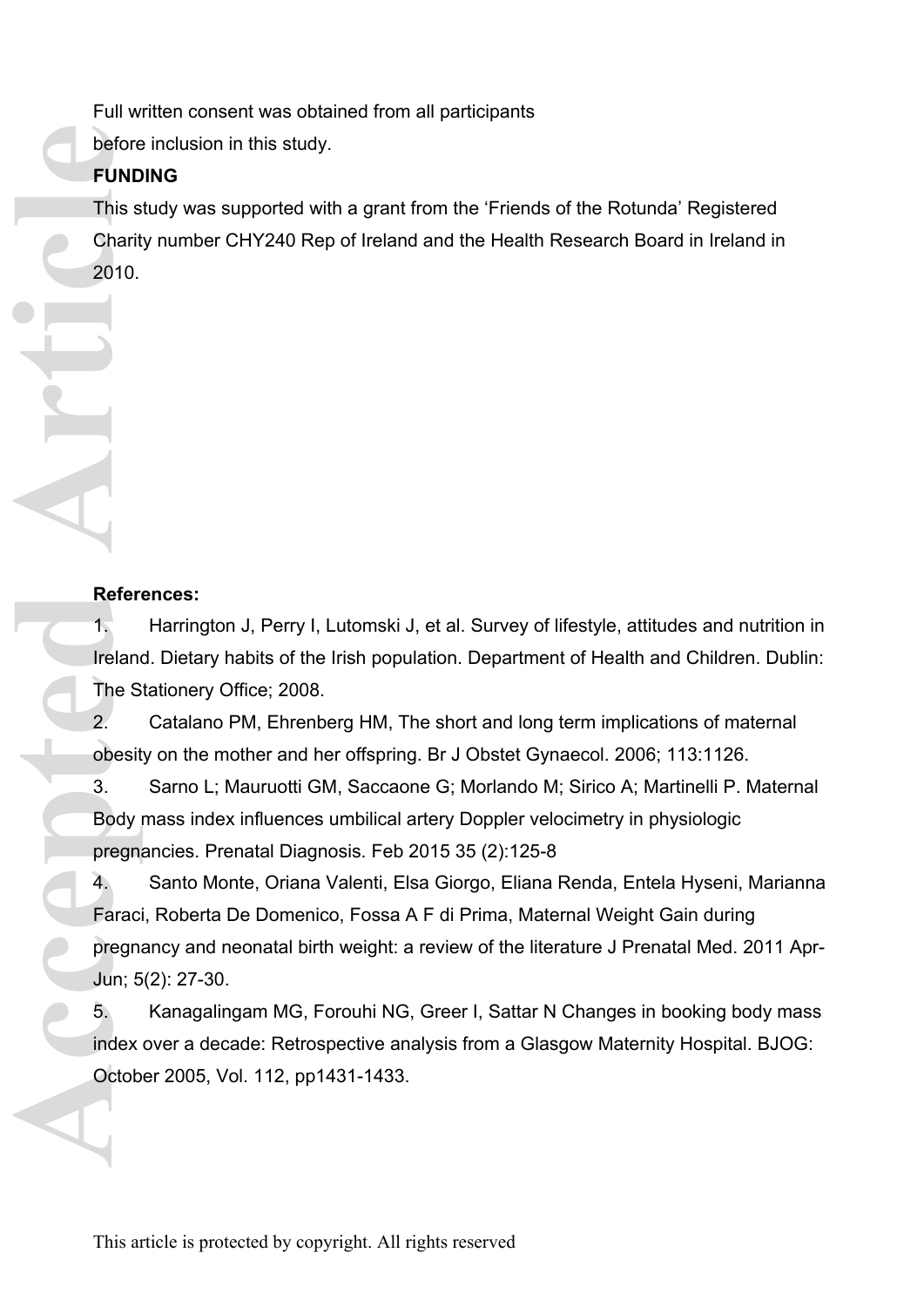6. Leddy MA, Power M, Schulkin J The impact of maternal obesity on maternal and fetal health Reviews in Obstetrics and Gynacolog: 2008 Vol. 1 no 4.

7. Marchi J, Berg M, Dencker A, Olander EK, Begley C. Risks associated with obesity in pregnancy, for the mother and baby: a systematic review of reviews. *Obesity Reviews* 2015; 16 (8), 621–638. doi: 10.1111/obr.12288

8. Unterscheider J, Daly S, Geary MP, et al Optimizing the definition of intrauterine growth restriction: the multicenter prospective PORTO study Am J Obstet Gynecol 2013;208:290.e1

9. Alfirevic Z, Stampalija T, Gyte GM. Fetal and umbilical Doppler ultrasound in highrisk pregnancies. *Cochrane Database Syst Rev* 2010; CD007529.

10. American College of Obstetricians and Gynecologists. Intrauterine growth restriction. AJOG practice bulletin No 12, Washington, DC (2000)

11. Royal College of Obstetricians and Gynaecologists (RCOG). Green-top guideline. *The investigation and management of the small-for gestational-age fetus*. RCOG Press: London, 2002.

12. Figueras F, Gardosi J Intrauterine growth restriction:new concepts in antenatal surveillance, diagnosis and management. American J of Obstet and gynecol. 204(4):288- 300, 2011

13. Harper LM; Jauk VC; Owen J; Biggio JR The utility of ultrasound surveillance of fluid and growth restriction in obese women American J of Obstst and Gynaecol 211(5):524.e1-8, 2014Nov

14. Paladini D Sonography in obese and overweight pregnant women: clinical, medicolegal and technical issues Ultrasound in Obstetrics and Gynaecology 2009

15. Cody F, Unterscheider J, Daly S, Geary MP, Kennelly MM, Mc Auliffe FM, O Donoghue K, Hunter A, Morrison JJ, Burke G, Dicker P, Tully EC, Malone FM . The effect of Maternal Obesity on Sonographic Fetal Weight Estimation and perinatal outome in pregnancies complicated by Fetal Growth Restriction. Journal of Clinical ultrasound April 2015 fetal h<br>
7.<br>
obesit<br>
Revie<br>
8.<br>
growth<br>
2013;<br>
9.<br>
risk pr<br>
10.<br>
restric<br>
11.<br>
The in<br>
Londo<br>
12.<br>
survei<br>
300, 2<br>
13.<br>
fluid a<br>
211(5<br>
14.<br>
fluid a<br>
211(5<br>
14.<br>
2015<br>
66.<br>
2015<br>
16.<br>
2015<br>
16.<br>
2015<br>
16.<br>
2015<br>
16.<br>
2015<br>

16. Maulik D, Doppler Ultrasound of the umbilical artery for fetal surveillance, Up to date.com 2015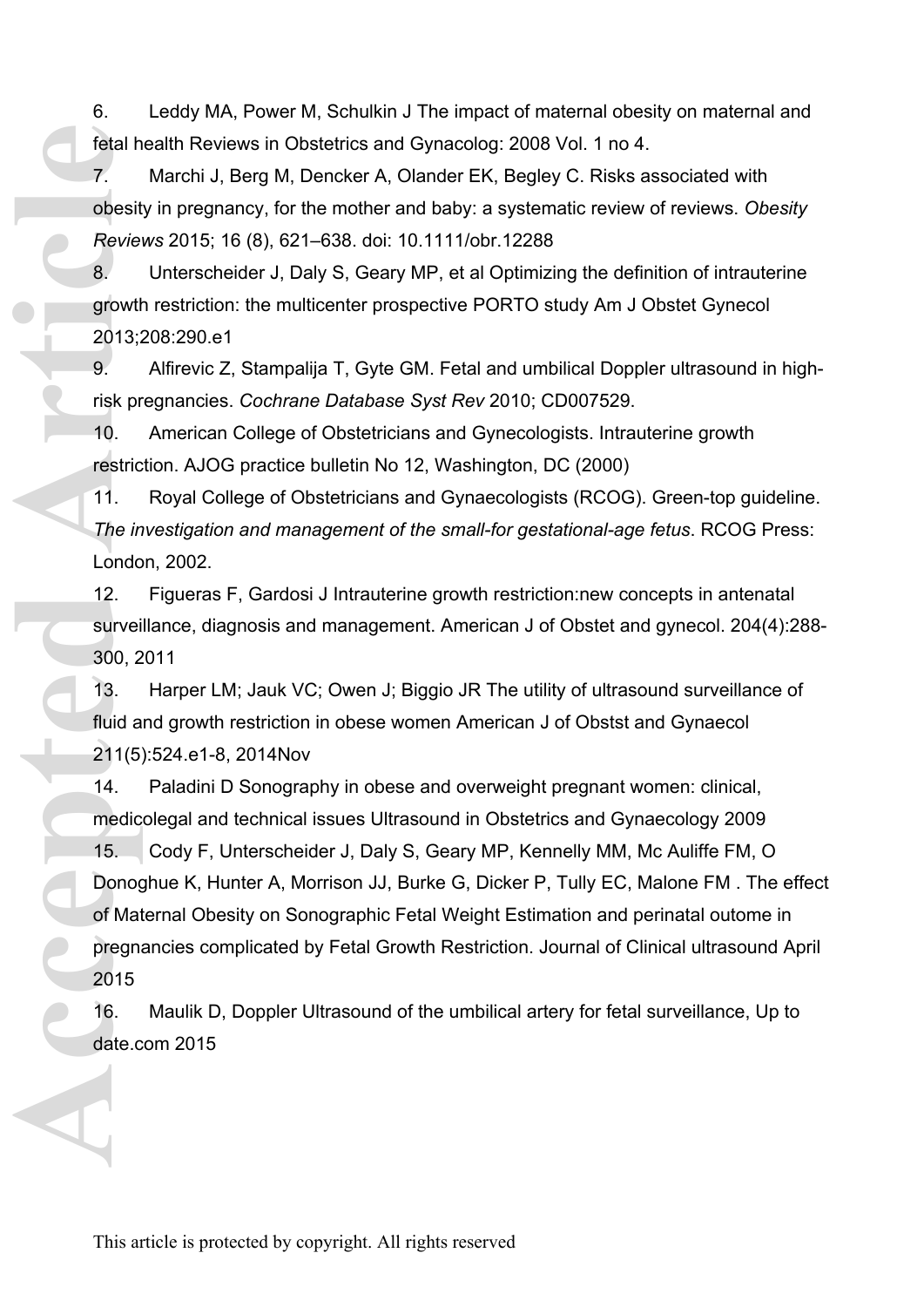17. O Dwyer V, Burke G, Unterscheider J et al. Defining the residual risk of adverse perinatal outcome in growth restricted fetuses with normal umbilical artery blood flow. Am J Obstet Gynaecol 2014;211:420.e1-5

18. Huang L, Liu J, Feng L,et al Maternal prepregnancy obesity is associated with higher risk of placental pathological lesions. Placenta 2014.05.06

19. Ditchfield AM, Desforges M; Mills TA; Glazier JD; Wareing M; Mynett K; Sibley CP;Greenwood SL. Maternal obesity is associated with a reduction in placental taurine transporter activity.International Journal of Obesity. 39 (4):557-64, 2015 Apr

20. Cedergreen MI. Maternal obesity and the risk of adverse pregnancy outcome. Obstet Gynaecol 2004;103(2):219-24.

21. Teulings, N.E.W.D., Wood, A.M., Sovio, U. *et al.* Independent influences of maternal obesity and fetal sex on maternal cardiovascular adaptation to pregnancy: a prospective cohort study. *Int J Obes* **44,** 2246–2255 (2020). **Perina**<br> **Accepted Article**<br> **Accepted Article**<br> **Accepted Articles**<br> **Accepted Articles**<br> **Accepted Articles**<br> **Accepted Articles**<br> **Accepted Articles**<br> **Accepted Articles**<br> **Accepted Articles**<br> **Accepted Articles**<br> **Acc** 

https://doi.org/10.1038/s41366-020-0627-2

22. Althuizen E, van Poppel MNM, Seidell JC, van der Wijden C, van Mechelen W. Design of the New Life (style) study: a randomised controlled trial to optomise maternal weight development during pregnancy. BMCPublic Health. 2006;6:168

This article is protected by copyright. All rights reserved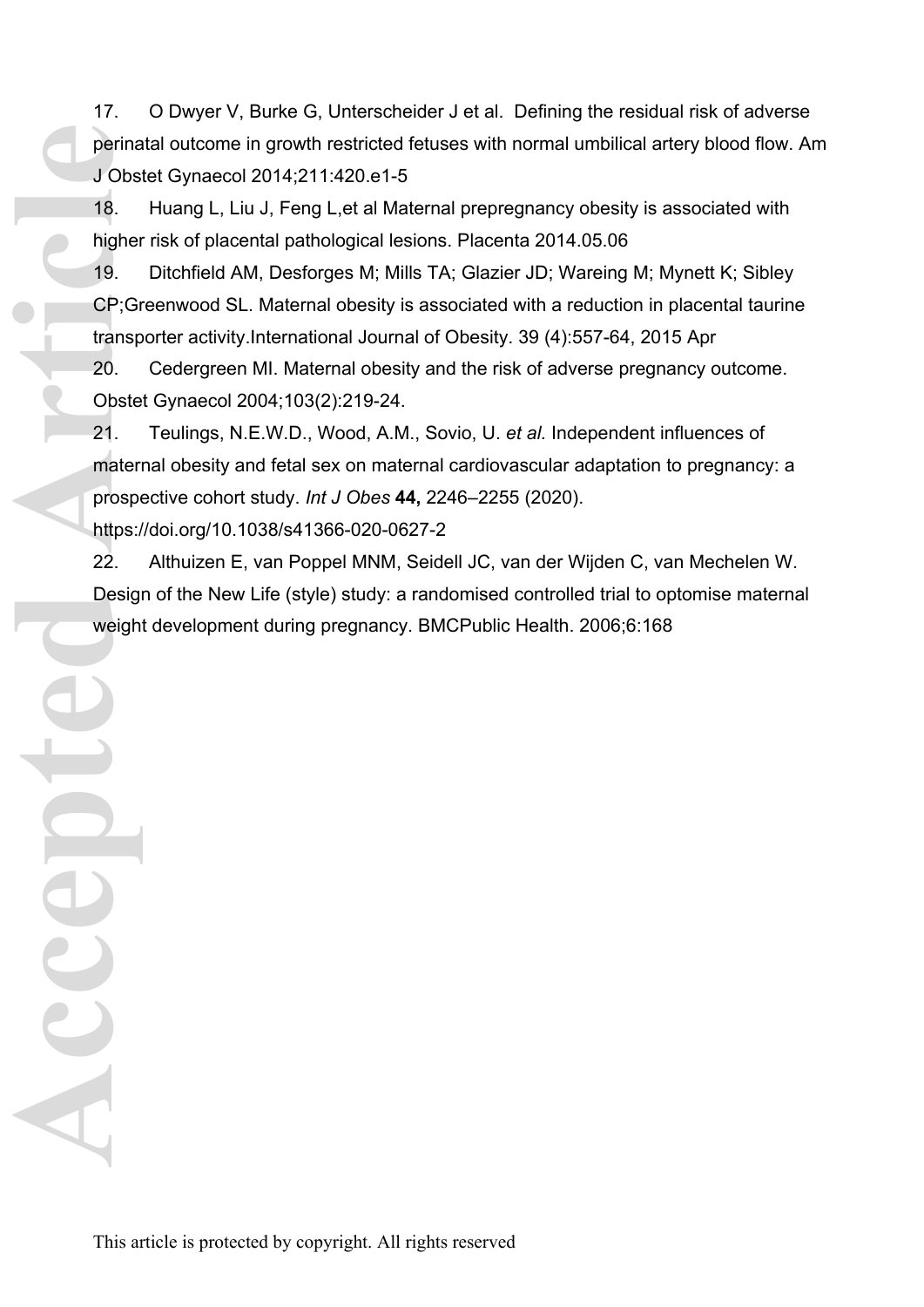|  | TABLE 1. Maternal demographics (N=1074) |  |  |  |
|--|-----------------------------------------|--|--|--|
|--|-----------------------------------------|--|--|--|

|                          | <b>BMI Group</b>           |                         |                                     |                                             |         |
|--------------------------|----------------------------|-------------------------|-------------------------------------|---------------------------------------------|---------|
| <b>Characteristic</b>    | <b>Normal</b><br>$(N=691)$ | Overweight<br>$(N=258)$ | <b>Obese</b><br>Class I<br>$(N=93)$ | <b>Obese</b><br><b>Class II</b><br>$(N=32)$ | P-value |
| Age (years)              | $29 \pm 6$                 | $32 \pm 6$              | $30 \pm 6$                          | $32 \pm 6$                                  | < 0.001 |
| Age > 30 years           | 120 (17%)                  | 76 (29%)                | 13 (14%)                            | 9(28%)                                      | 0.058   |
| White European Ethnicity | 567 (82%)                  | 201 (78%)               | 74 (80%)                            | 29 (91%)                                    | 0.194   |
| Spontaneous Conception   | 683 (99%)                  | 252 (98%)               | 92 (99%)                            | 31 (97%)                                    | 0.960   |
| Smokers                  | 181 (26%)                  | 57 (22%)                | 17 (18%)                            | 4 (13%)                                     | 0.098   |
| PIH/PET                  | 62 (9%)                    | (16%)<br>41             | 22 (24%)                            | 16 (50%)                                    | < 0.001 |
| GA at enrolment (weeks)  | $30 \pm 4$                 | $29 \pm 4$              | $30 \pm 4$                          | $28 \pm 3$                                  | 0.015   |

Note: Categorical data are presented at n (%), continuous data are presented as mean  $\pm$  SD. P-values are from the Cochrane-Armitage trend test or ANOVA.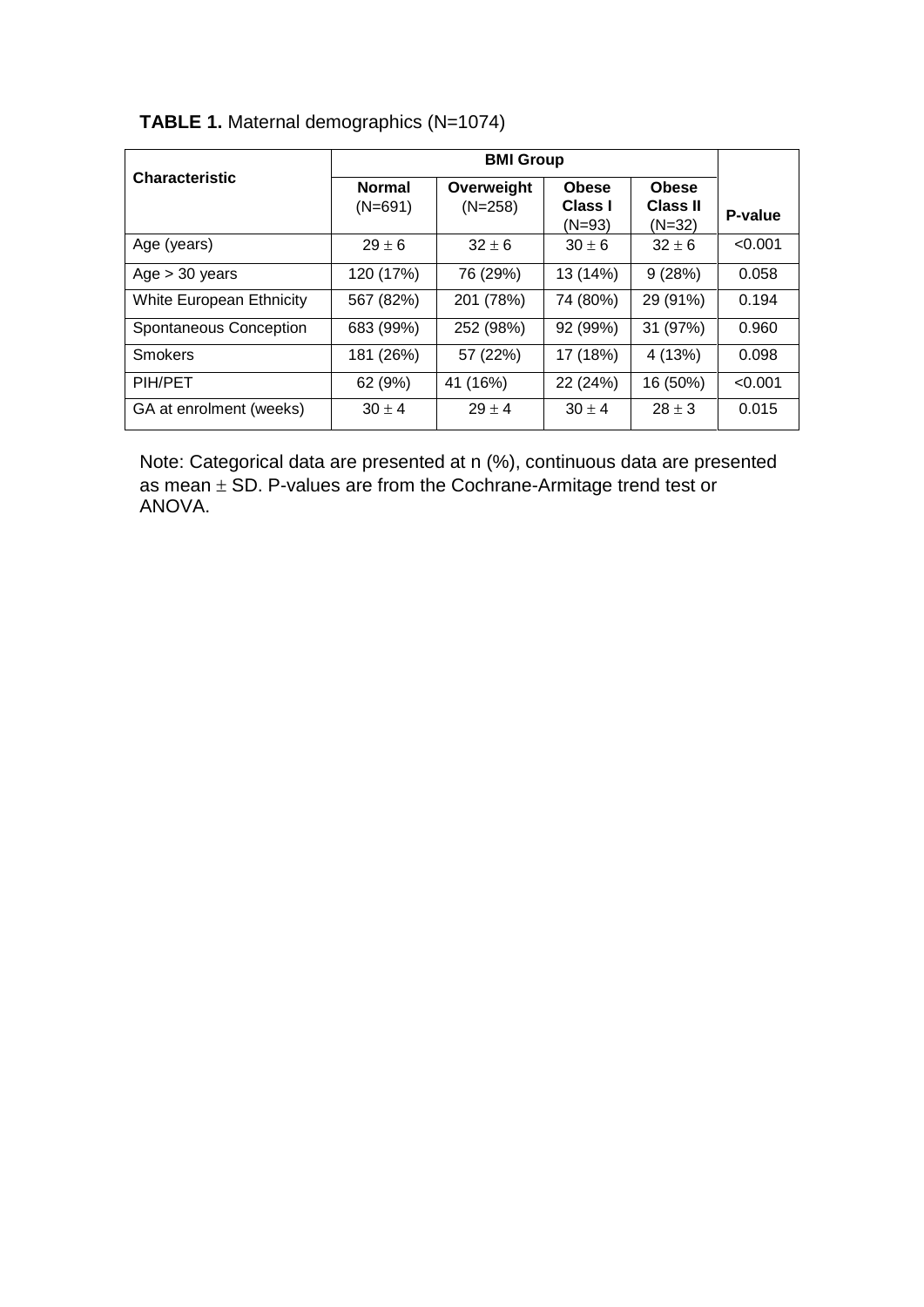**TABLE 2.** Absent end diastolic flow/reversed end diastolic flow (AEDF/REDF and Abnormal Umbilical artery Doppler (Increased Pulsatility Index) according to maternal body mass index

| <b>BMI Group</b>      | <b>AEDF/REDF</b>   |            |                 |          |  |  |
|-----------------------|--------------------|------------|-----------------|----------|--|--|
|                       | <b>No</b>          | <b>Yes</b> | OR.             | P-value  |  |  |
|                       | 1001 (93%)         | 73 (7%)    | (95% CI)        |          |  |  |
| Normal                | 661 (96%)          | 30 (4%)    |                 |          |  |  |
| Overweight            | 233 (90%)          | 25 (10%)   | 2.36            | 0.002#   |  |  |
|                       |                    |            | $(1.36 - 4.10)$ |          |  |  |
| Obese Class I         | 83 (89%)           | 10 (11%)   | 1.63            | 0.011    |  |  |
|                       |                    |            | $(1.12 - 2.37)$ |          |  |  |
| <b>Obese Class II</b> | 24 (75%)           | 8 (25%)    | 1.94            | <0.001#  |  |  |
|                       |                    |            | $(1.45 - 2.61)$ |          |  |  |
|                       | <b>Abnormal UA</b> |            |                 |          |  |  |
|                       | <b>No</b>          | <b>Yes</b> | <b>OR</b>       | P-value  |  |  |
|                       | 579 (54%)          | 495 (46%)  | (95% CI)        |          |  |  |
| Normal                | 382 (55%)          | 309 (45%)  |                 |          |  |  |
| Overweight            | 140 (54%)          | 118 (46%)  | 1.04            | 0.779    |  |  |
|                       |                    |            | $(0.78 - 1.39)$ |          |  |  |
| Obese Class I         | 51 (55%)           | 42 (45%)   | 1.01            | 0.936    |  |  |
|                       |                    |            | $(0.81 - 1.25)$ |          |  |  |
| Obese Class II        | 6(19%)             | 26 (81%)   | 1.75            | < 0.001# |  |  |
|                       |                    |            | $(1.30 - 2.36)$ |          |  |  |

Notes: Percents are row-percents. Odds-ratio (OR), 95% confidence interval (CI) and p-value from a logistic regression with the Normal BMI group as comparator.

# statistically significant after adjustment for age, smoking status, ethnicity and PIH/PET status.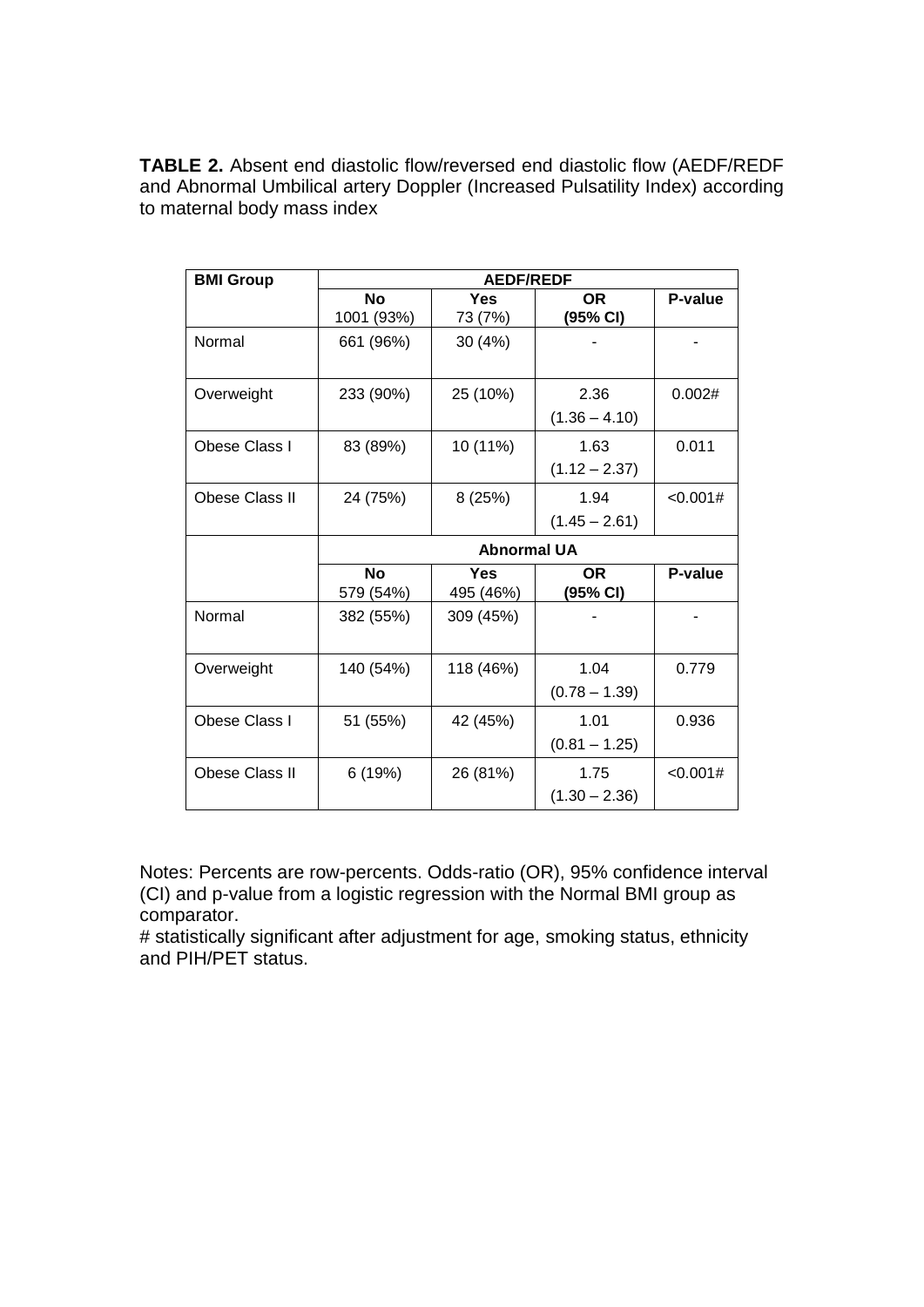| <b>BMI Group</b>               | N   | <b>Ultrasound</b><br>assessments<br>per patient<br><b>Median</b> | <b>Obtainable UA#</b><br>Median % (95% CI) | P-value |
|--------------------------------|-----|------------------------------------------------------------------|--------------------------------------------|---------|
| Normal (BMI<25)                | 691 | 6                                                                | 89% (88% - 90%)                            |         |
| Overweight (BMI 25-30)         | 258 |                                                                  | 90% (87%-93%)                              | 0.378   |
| Obese Class I (BMI 30-<br>35)  | 93  | 6.5                                                              | $86\%$ (81% - 91%)                         | 0.566   |
| Obese Class II (BMI 35-<br>40) | 32  |                                                                  | 90% (88% - 92%)                            | 0.318   |

**TABLE 3.** Obtainable UA Doppler (%) according to BMI Group (N=1074)

# Obtainable UA is percent per patient.

Wilcoxon Rank-sum test with the Normal BMI group as comparator.